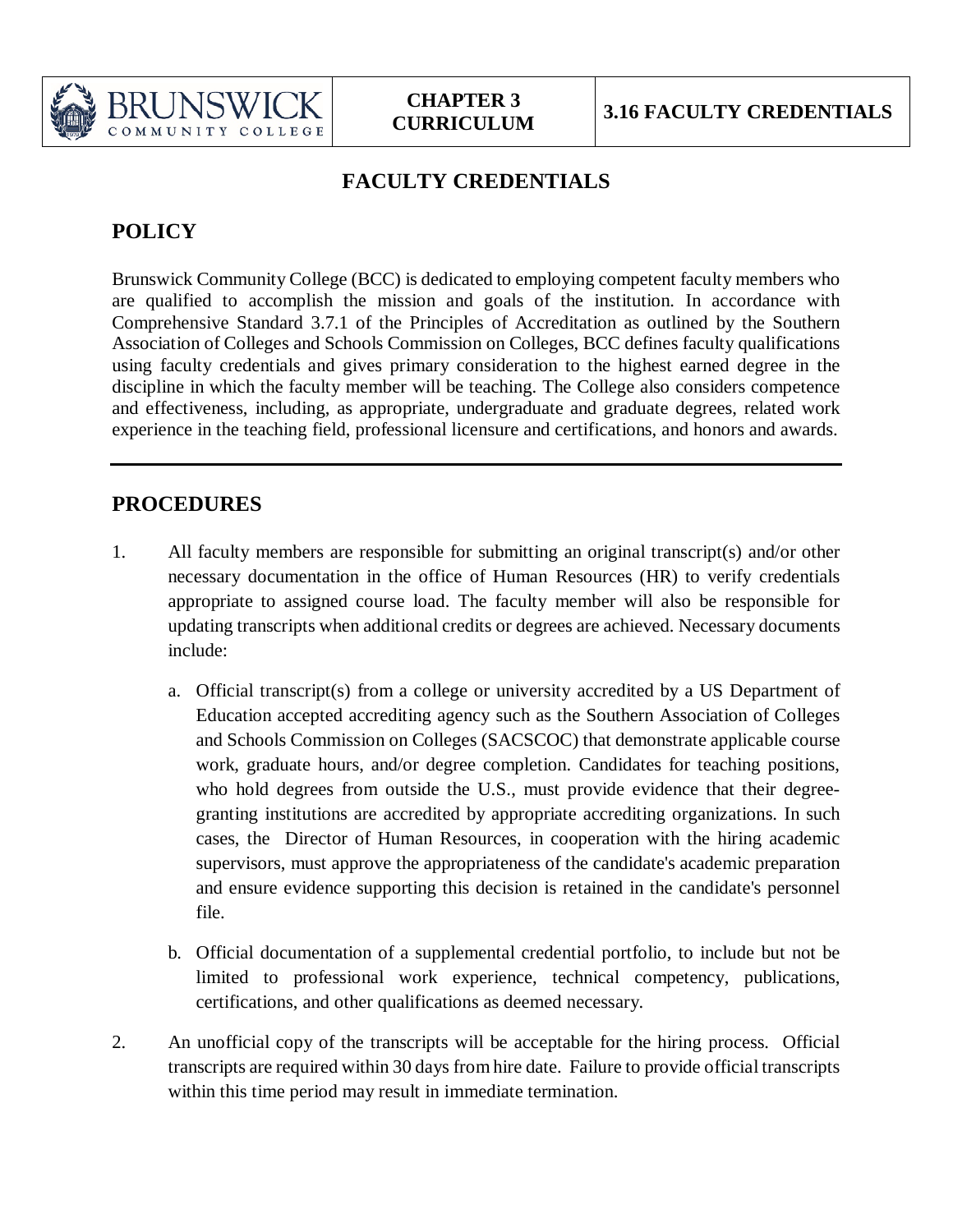**CHAPTER 3**

BRI INSW

COMMUNITY COLLEGE

- 3. Prior to a recommendation for a committee interview, the hiring academic supervisors will review faculty credentials to ensure that only qualified candidates are interviewed. Prior to recommending a candidate for hire, the academic supervisor will complete the Faculty Credential Approval Form. This form will be submitted for signatures up through the SACSCOC Liaison/Vice President of Academic and Student Affairs. The Faculty Credential Approval Form must be submitted to Human Resources for all candidates recommended for hire. If the appropriate Dean/Chair/Program Director determines that a review by the Credentials Committee is required, that individual will contact the Vice President of Academic and Student Affairs and request a meeting of the committee. Upon review, if the Credentials Committee supports approving the candidate, a report of the committee will be submitted with the Faculty Credential Approval Form to HR. The Dean/Chair/Program Director of the program involved will be charged with writing the justification and having it approved by the Credentials Committee before the candidate is employed.
- 4. At time of hire for new adjunct faculty, the academic supervisor will review faculty credentials and complete the Faculty Credential Approval Form. This form will be submitted for signatures up through the SACSCOC Liaison/Vice President of Academic and Student Affairs for final approval. Upon Dean level approval of the form, the adjunct may be offered the position and a course contract initiated. If the appropriate Dean/Chair/Program Director determines that a review by the Credentials Committee is required, the adjunct should not be offered the position and that academic supervisor will contact the Vice President of Academic and Student Affairs and request a meeting of the committee. Upon review, if the Credentials Committee supports approving the candidate a report of the committee will be submitted with the Faculty Credential Approval Form to HR. The Dean/Chair/Program Director of the program involved will be charged with writing the justification and having it approved by the Credentials Committee before the candidate is employed.
- 5. Requests for existing faculty to teach outside of their approved category(s)/subject will be submitted on the Faculty Credential Approval Form. The form will be submitted by the requesting academic supervisor up through the SACSCOC Liaison/Vice President of Academic and Student Affairs. The request will include an examination of transcripts on file and any updated transcripts or other documents to determine if the faculty member qualifies for additional categories/subject areas. In the event the faculty member does qualify, the Vice President of Academic and Student Services will approve and submit the signed form to HR. If needed, a review of the faculty member by the Credentials Committee can be called.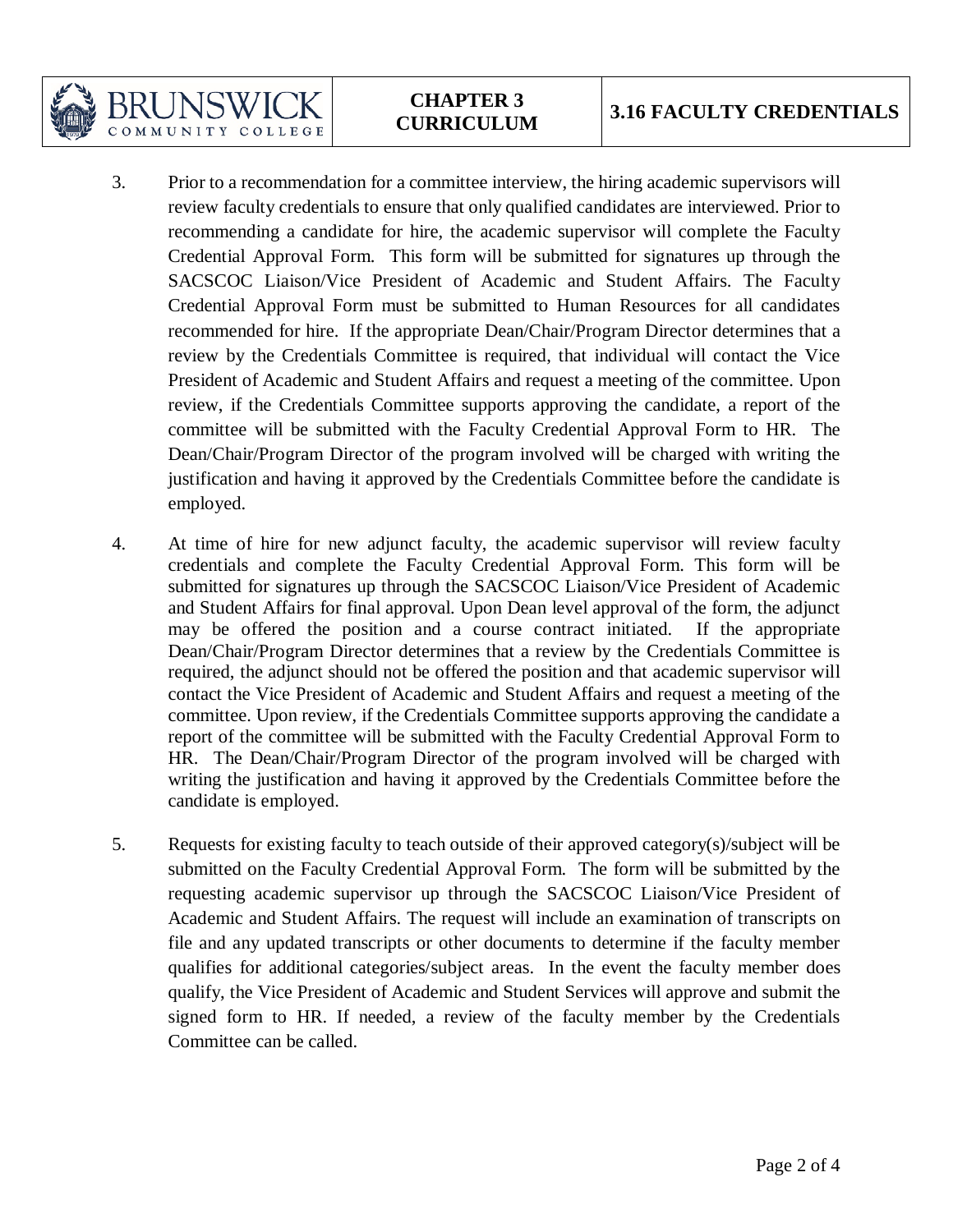

#### **The following guidelines will be used to determine appropriate credentials:**

Category 1: Faculty Teaching University Transfer Courses at the Undergraduate Level (Associate in Arts or Associate in Science Degree)

> Faculty teaching in these courses are required to have a Master's degree in the teaching discipline or a Master's degree with a concentration in the teaching discipline (a minimum of 18 graduate semester hours in the teaching discipline preferred or a concentration of hours in the teaching discipline with significant work-related experience and/or credentials). In cases where a competent candidate does not have these credentials,  $(MA/MS + 18$  hours in the discipline) the Credentials Committee may agree that the candidate is eligible for consideration based on a written justification. The Dean/Chair/Program Director of the program involved will be charged with writing the justification and having it approved by the Credentials Committee before the candidate is employed.

Category 2: Faculty Teaching Associate in Applied Science (AAS) Degree Courses Designed for Transfer to a Baccalaureate Degree

> Faculty teaching in these courses are required to have a Master's degree in the teaching discipline or a Master's degree with a concentration in the teaching discipline (a minimum of 18 graduate semester hours in the teaching discipline preferred or a concentration of hours in the teaching discipline with significant work-related experience and/or credentials). In cases where a competent candidate does not have these credentials,  $(MA/MS + 18$  hours in the field) the Credentials Committee may agree that the candidate is eligible for consideration based on a written justification. The Dean/Chair/Program Director of the program involved will be charged with writing the justification and having it approved by the Credentials Committee before the candidate is employed.

Category 3: Faculty Teaching Associate Degree Courses **Not** Designed for Transfer to the Baccalaureate Degree

> Faculty teaching in these courses are required to have a Bachelor's degree in the teaching discipline or an Associate's degree and demonstrated competencies in the teaching discipline. In cases where a competent candidate does not have these credentials, the Credentials Committee may agree that the candidate is eligible for consideration based on a written justification. The Dean/Chair/Program Director of the program involved will be charged with writing the justification and having it approved by the Credentials Committee before the candidate is employed.

- Category 4: Faculty Teaching in Diploma/Certificate Occupational Courses There are no current SACSCOC-published guidelines related to this category. Faculty teaching in these courses typically have some college or specialized training, with an emphasis on competence gained through work experience. This category includes all of the College's career and technical programs taught at either the diploma or the certificate level (Example: Welding).
- Category 5: Faculty Teaching in Developmental Education Courses There are no current SACSCOC-published guidelines related to this category. Faculty members who teach Developmental Education courses (numbered at 010-099 level)